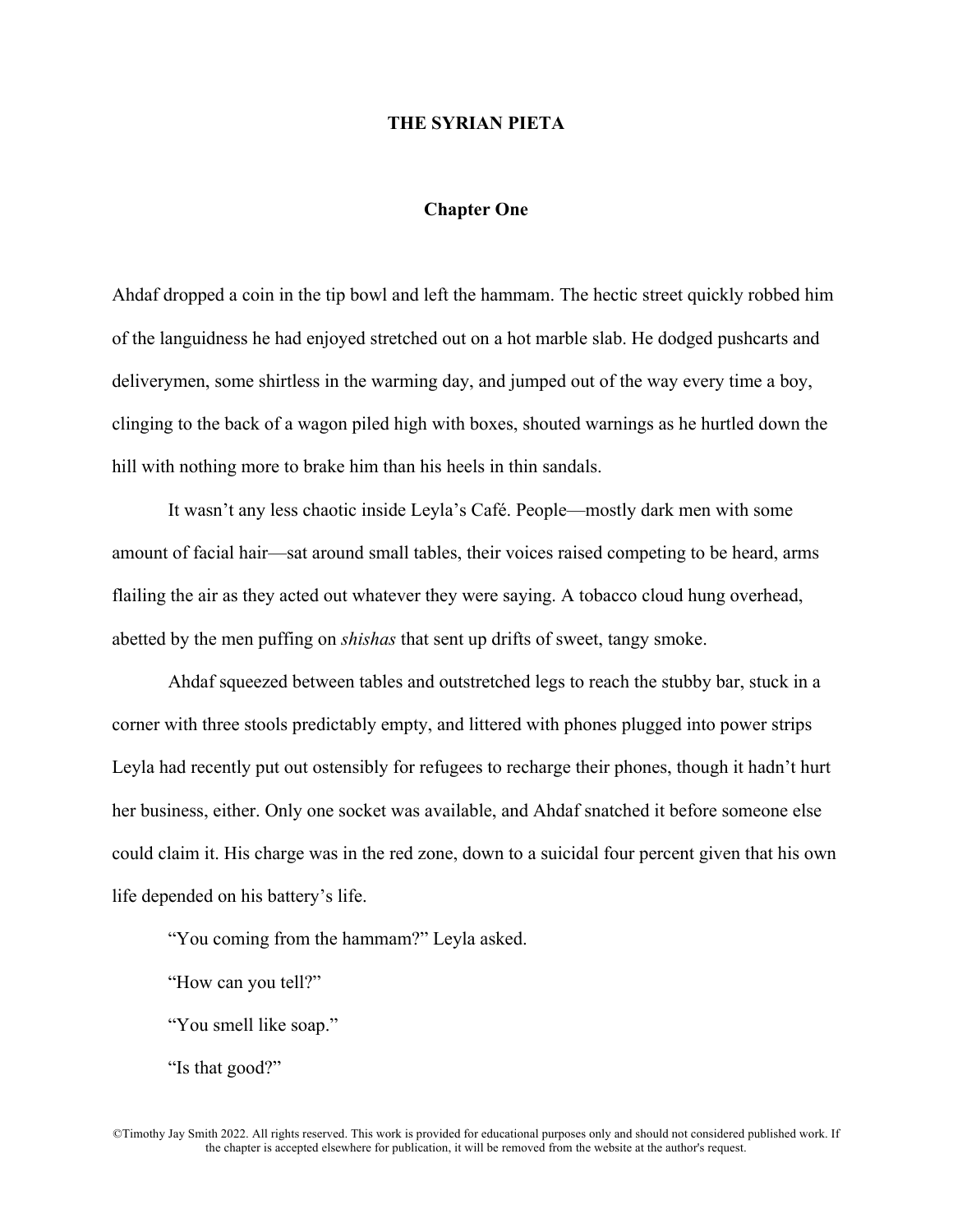"It's better than you smelled yesterday."

"Was it bad?"

"You're not wearing your usual blue shirt, either."

"I washed it. This is my back-up."

A stranger pushed up to the bar. "Sounds like you could use a third shirt," he said. He was older than Ahdaf but not by much. He could've passed for Turkish but something about him said he wasn't.

"I only have two hangers," Ahdaf said, not looking at the man, not wanting to engage with him.

"Tea?" Leyla asked him.

"*Tea?*" She knew Ahdaf would want a beer. Then it dawned on him, maybe there was something amiss about the stranger and that was her signal. "Yeah, and with extra sugar," he said. "My body weight tells me I'm undernourished."

"That's an extra lira."

"Okay, no extra sugar. I don't want you getting rich off me."

Leyla laughed. "Get rich off you? I couldn't get rich off all you guys in here put together, no matter what I was selling!" She dropped a third cube into his glass. "On the house."

Ahdaf frowned as he stirred his tea. "We had jobs in Syria. I could've made you rich then."

The stranger offered his hand. "I'm Selim Wilson. Sam if you prefer."

"I'm Ahdaf. Why would I prefer Sam?"

Selim shrugged. "It's what I was called growing up."

"You changed it to Selim?"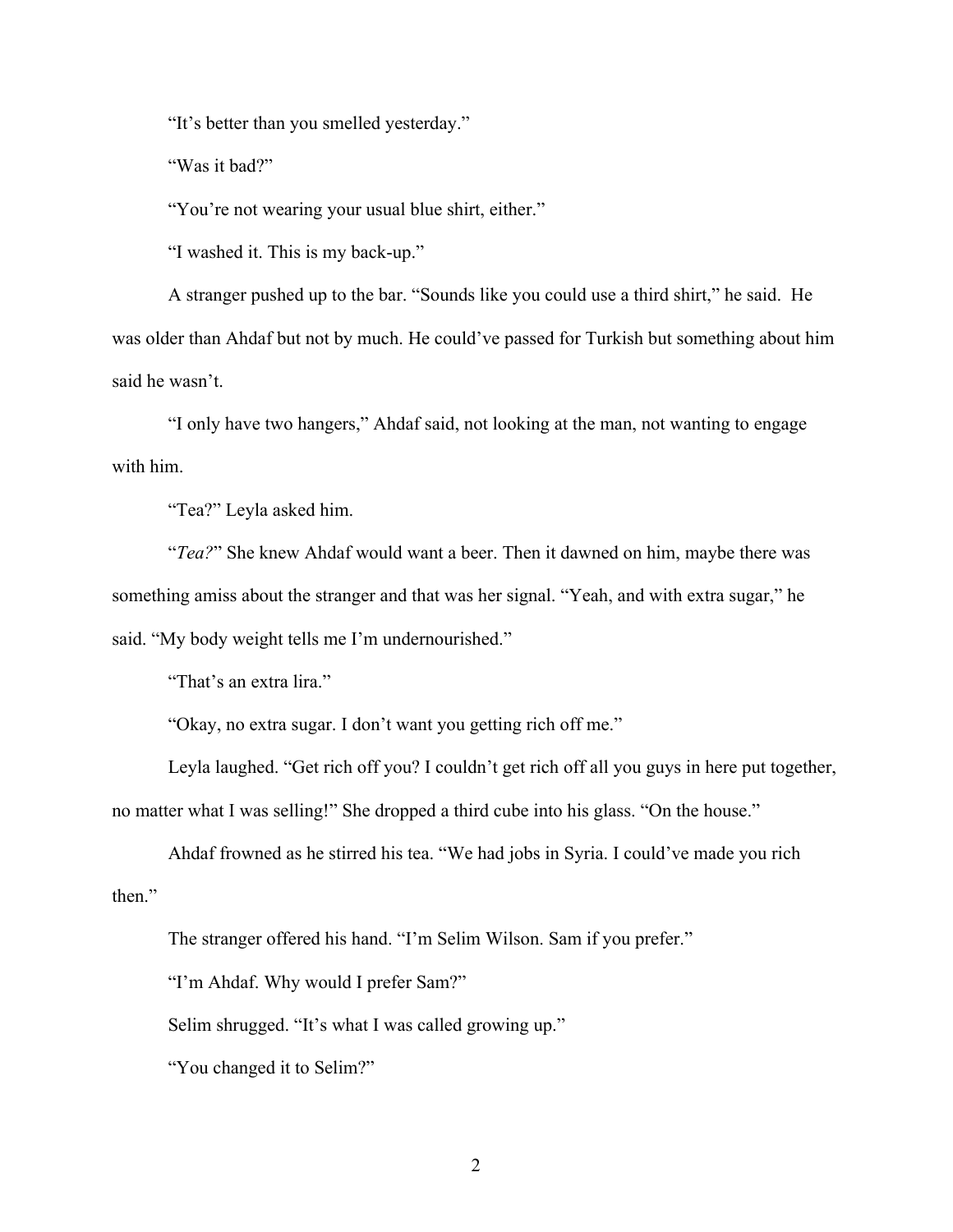"My mother's Turkish. Selim is on my birth certificate."

"While you guys decide on what's his name, I've got other customers," Leyla said.

"Before you go, do you have cold beer?" Selim asked.

She looked at Ahdaf when she said, "Only one."

"I only want one."

"It's mine," Ahdaf spoke up.

"You're drinking tea."

He took a last sip and pushed the cup aside. "I'm finished, and I ordered the beer.

Especially cold."

"I tell you what, you guys share it." Leyla uncapped the bottle and planted it between

them, along with two glasses, and squeezed around the end of the stubby bar to serve tables.

"It's all yours, if you want it," Selim said.

"Let's share it."

"Then it's my treat." As he poured, Selim angled the glasses to produce only a thin head of foam. "Cheers," he said, as he passed one to Ahdaf.

Ahdaf took a sip. "Are you American?" he asked.

"Is my accent that bad?"

"It's an accent. I like to know where people are from."

"It's American," Selim confirmed.

As they drank more beer, they glimpsed themselves in the mirror behind shelves of glasses, which distorted them and also warped the many overlapping pictures of Hollywood cowboys that Leyla had glued like wallpaper around the bar. Selim, tilting to one side, said, "If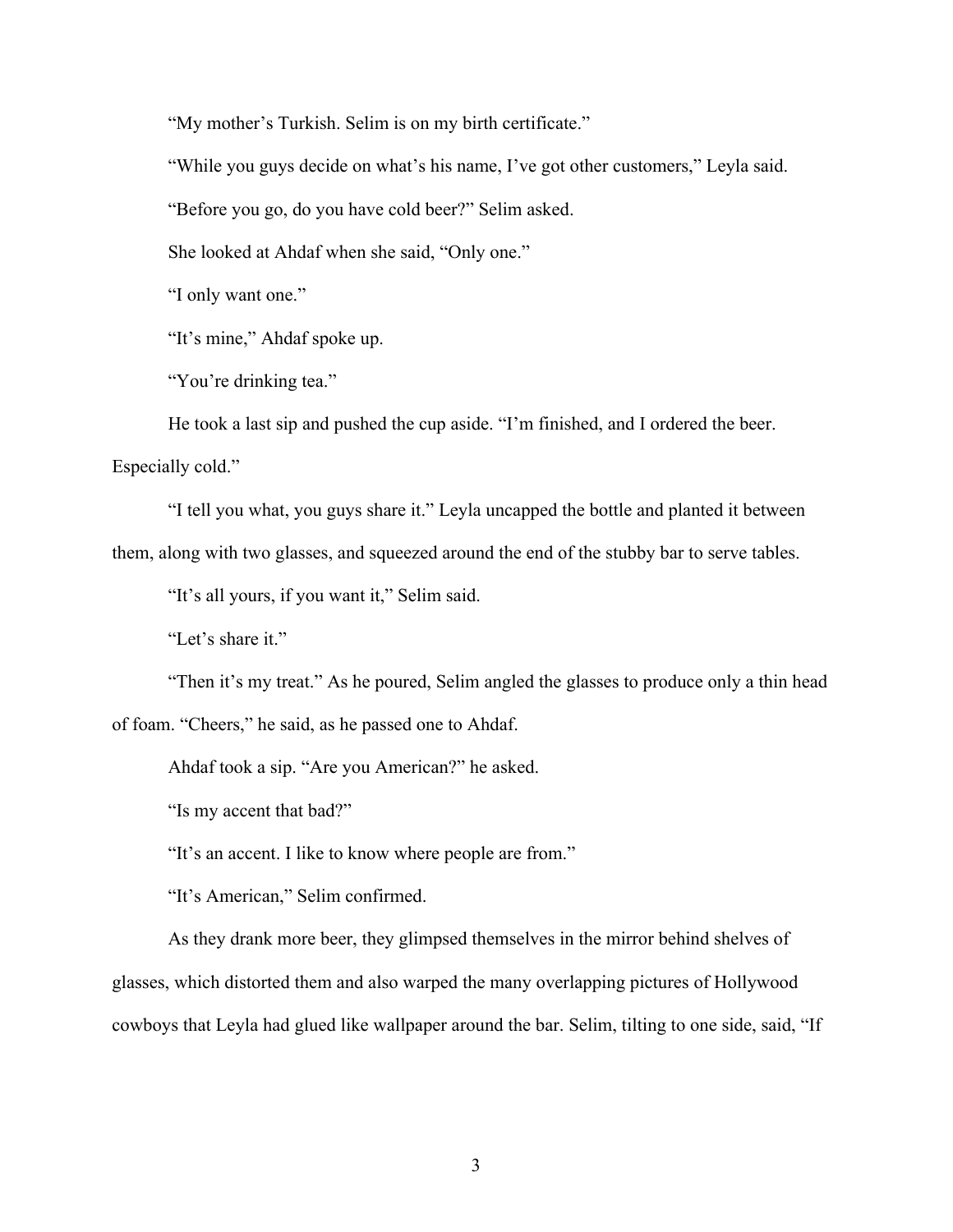you move the right way, it looks like you're in the same picture with these guys. At the same table or even on the same horse!"

"You've been here before?" Ahdaf asked.

"Occasionally."

"I've never seen you here and it's my office."

"Obviously we work different hours."

"I've never seen another American in here."

"I'm Turkish American. Maybe that explains it."

"I've never seen you."

"I know, and that's why I'm here. I wanted to meet you."

Ahdaf's internal alarm went off. He'd met lots of strangers at Leyla's; they were his

business and Leyla's was his meeting place. Selim was somehow different. "Why's that?" he asked.

"I've heard you get things done."

"What things?"

"Moving people."

"Who told you?"

"A lot of people could have told me."

"But who did? I like to know how people find me."

"He. She. It. I don't remember."

"Why the secrecy?"

"Because I want to set up a reliable route for people to escape."

"Escape what?"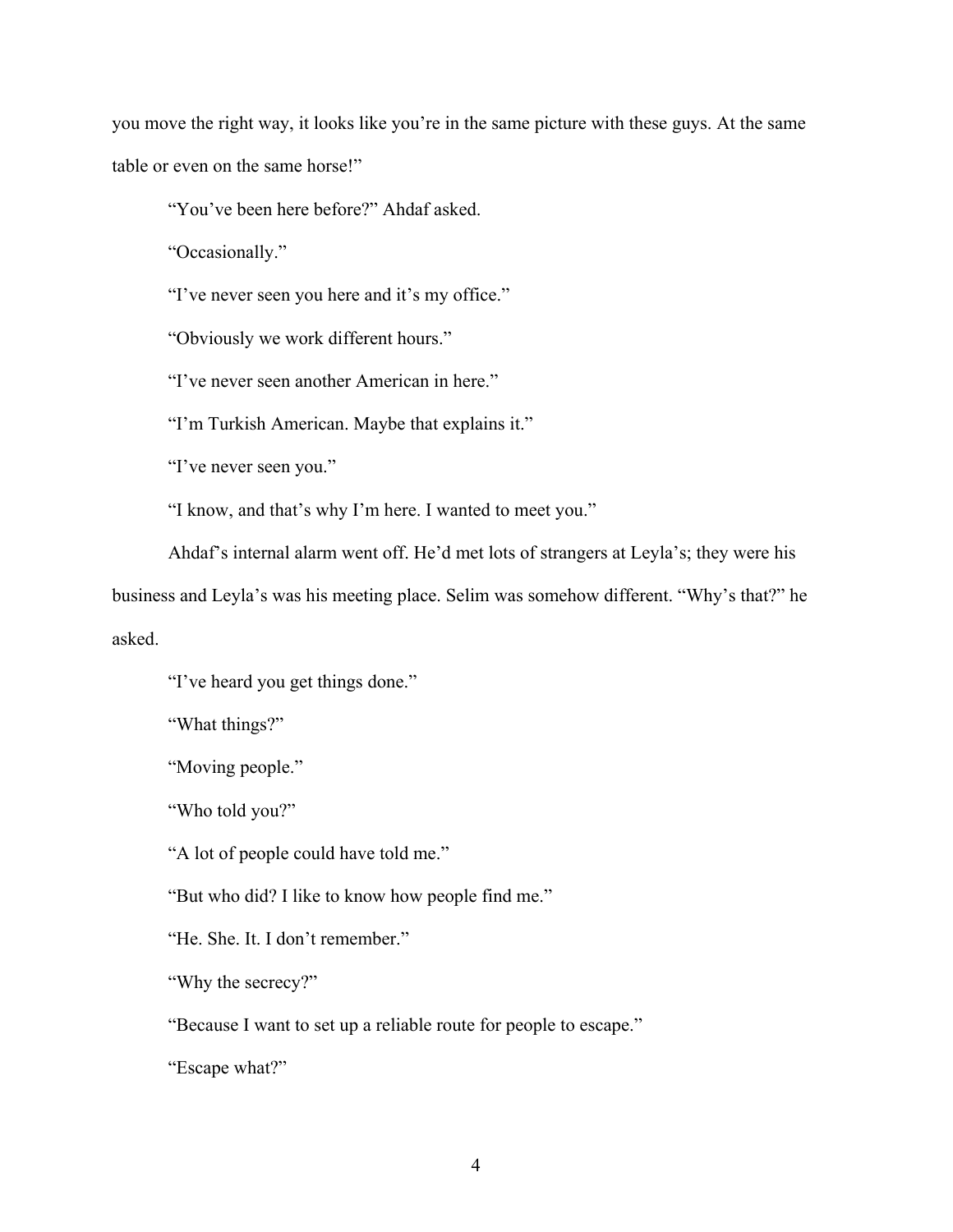"Turkey."

"So you're a smuggler, like me?" Ahdaf, his heart racing, feared he was entering a danger zone.

"Not like you, or why would I need you?"

"Sorry, but I came to Istanbul to be safe." Ahdaf checked his phone. "It's charged enough," he reported, and slipped it into his shoulder pack. "Are you CIA?"

"I can't say who I work for. Not until we have an agreement."

"Then I guess I'll never know. Thanks for the beer." He slipped off the barstool.

"Just remember, Ahdaf Jalil—"

"How do you know my name?"

"What you call 'moving people' is trafficking to the rest of the world. Turkey could deport you, or send you back to Raqqa. Back to ISIS."

"I didn't come looking for you. Fucking leave me alone."

"Take this." Selim forced a business card on him.

"I don't want it."

"You might need help. Not everyone is a nice guy like you."

Ahdaf glanced at the card. No name. Only a telephone number with a local prefix. "It's your number?"

"Not exactly."

"Do I ask for Sam or Selim?"

"You don't ask for anyone. You leave your name and a message, and where to find you if you need help."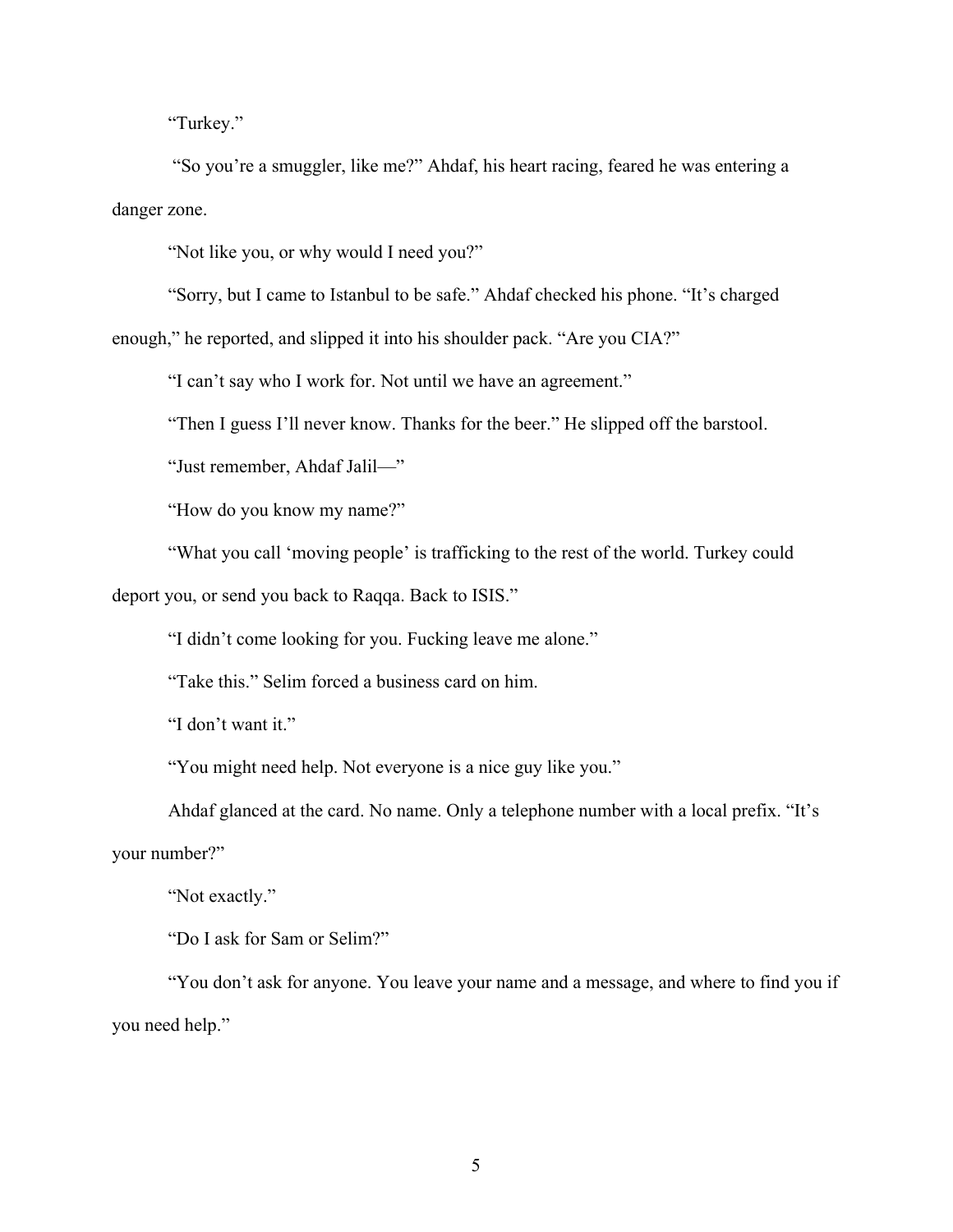"I won't need help," Ahdaf said, but stuck the card in his pocket anyway. "Thanks for the beer."

"Next time I'll buy you a meal."

Ahdaf made his way to the door of the lively café. He knew some eyes trailed him. Nobody's business was entirely private since most of it was conducted on the street. Everybody kept an eye on each other, and not always to be helpful. Selim hadn't said he was CIA, but he was somebody like that, and probably somebody in that café knew exactly who he was.

The door hadn't closed behind him before his phone started ringing.

### **###**

An hour later, Ahdaf was pacing the loading dock at the central bus station. The family was late. Nothing had been easy to arrange for them because they insisted on traveling all together, not letting the father go first and establish a beachhead where the others could join him. For Ahdaf, that meant more seats on a bus, more lifejackets, more spaces on a raft—all of which were in heavy demand. It was mid-autumn, and already on some days the weather made it treacherous to cross. In another six weeks, it would be an option only for the very desperate.

Ahdaf had bribed the bus driver to save seats for the family. He tried to promise the same service to all his customers, and he pretty much could; he'd learned which drivers he could trust to actually save the seats until the door closed. If the family missed the bus, it would mean new tickets, a new bribe, and they would blame him for not holding the bus. Or at least most clients blamed him, though this family was especially nice. He was glad he could help them.

He checked his watch.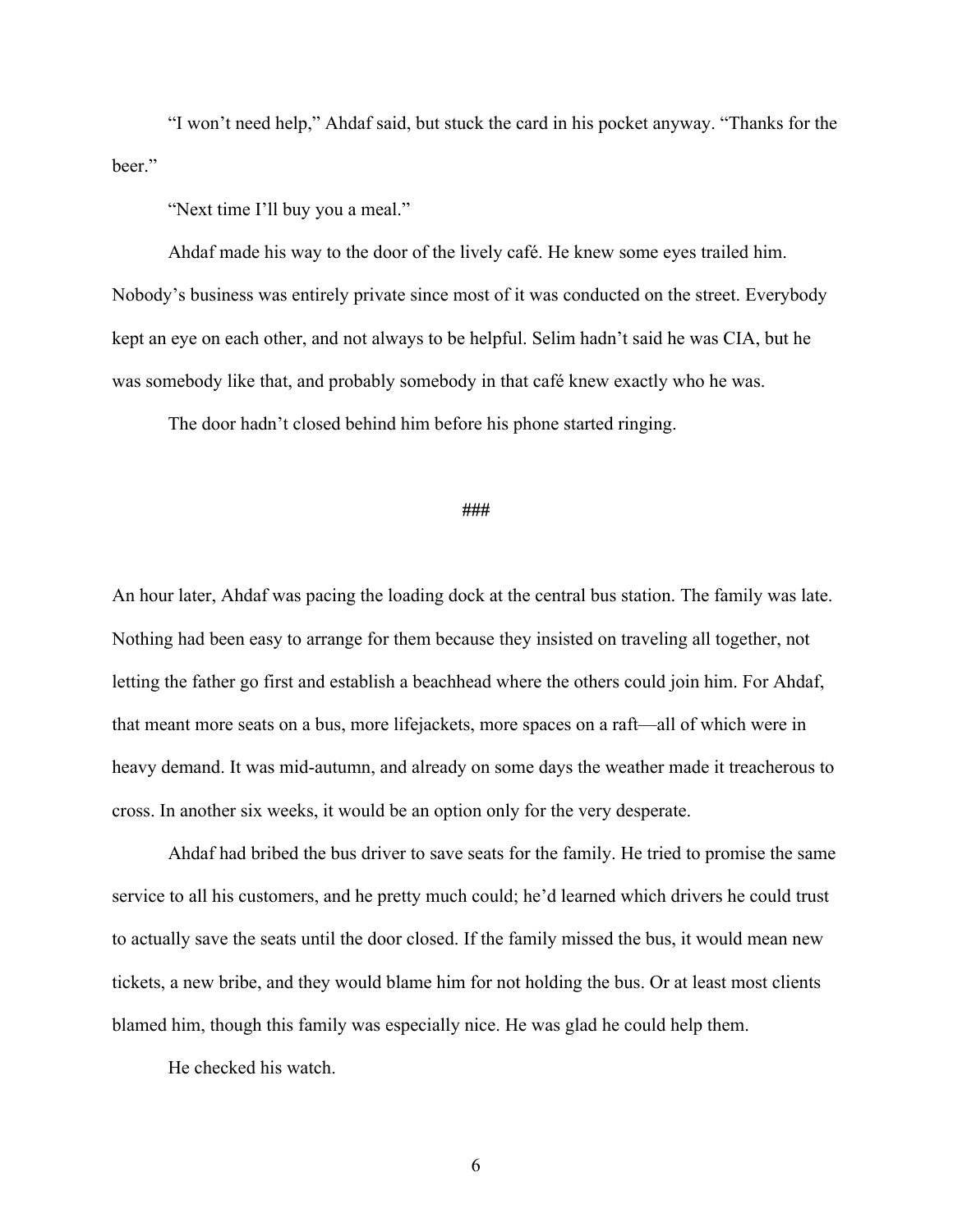Ten minutes.

Ahdaf looked around. The driver wouldn't wait for anybody. Certainly the seat jumpers wouldn't. The instant the door hissed preparing to close, the passengers in the aisle would wrangle for the three vacant seats, claiming maladies they didn't have to assert their priority to sit down.

The driver blew the horn. Five-minute warning.

Ahdaf caught his eye through the windshield. They exchanged shrugs. Ahdaf didn't know where the family was and the driver was waiting for nobody.

Then there they were, joggling along the platform looking for the bus to Assos, rushed and encumbered; an infant in her mother's arms, the father and teenage son hauling rucksacks.

"Here!" Ahdaf waved to catch their attention. "HERE! HERE!"

They hurried up to him.

He chuckled when he saw Nadia's inflated belly. "You weren't so big yesterday," he said.

"You told us to make her look more pregnant," Yusuf, her husband, reminded him.

"And you sure did!"

Two toots on the horn. The two-minute warning.

"Call the number I gave you as soon as you get off the bus. Your contact will be waiting for you."

"Who is it?" Yusuf asked.

"I never know. You have a backup number if there's a problem. And if there's still a problem, call me. Here, take these." Ahdaf gave them bright pink caps with sun visors. He even had one for the baby.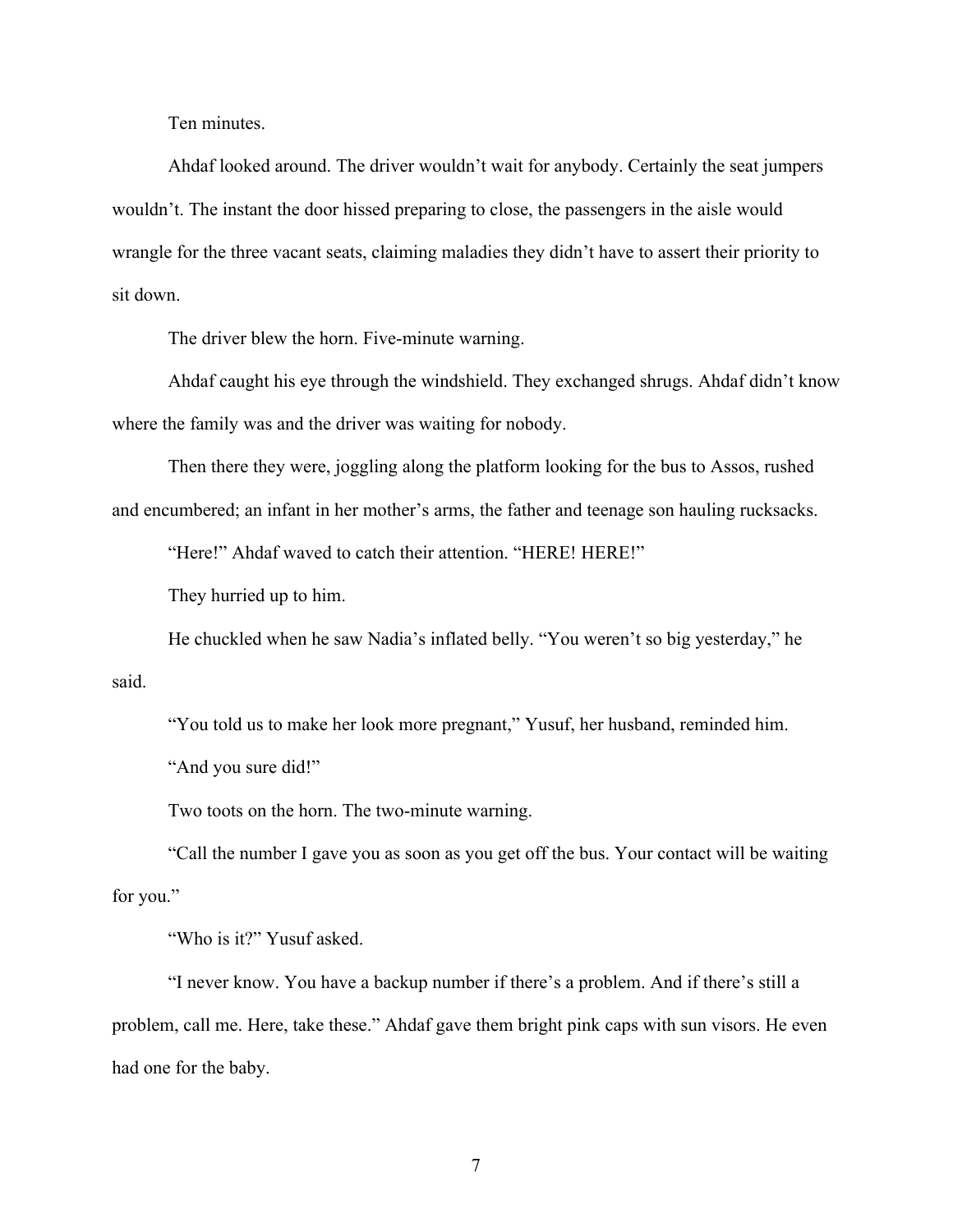Issa, the fourteen-year-old with a wispy moustache, looked askance. "I'm supposed to wear a pink hat?"

"It's the only color they had. Besides, you won't care when you get to Lesvos and have to walk seventy kilometers in the hot sun."

Nadia paled. "We have to walk seventy kilometers? I really am pregnant."

She looked at her husband, who said, "I'll carry you if I have to."

Issa put the cap on backwards, having to really pull it hard over his mop of curly black hair. "It's too tight!"

"Tight's good. You won't lose it if there's wind."

"Wait," the teenager said, and turned the cap around to pull some hair through the band in the back. "Cool or uncool?" he asked Ahdaf.

"Cool. It'll never fall off." Ahdaf caught the driver's eye again, who nodded. Time to board.

"Thank you again, Ahdaf," Nadia said, and did an unexpected thing for a Syrian woman: she kissed him on his cheek. "You are a kind man to help my family."

"You helped save my family's life," Yusuf added.

"I've only helped a little. It's you who saved your family, Yusuf. You escaped the war. I've only helped a little."

"*Inshallah*."

They shook hands and touched their hearts, and Yusuf followed his wife onto the bus. Issa, the last to board, pointed to his cap.

"Are you sure?"

"I'm sure."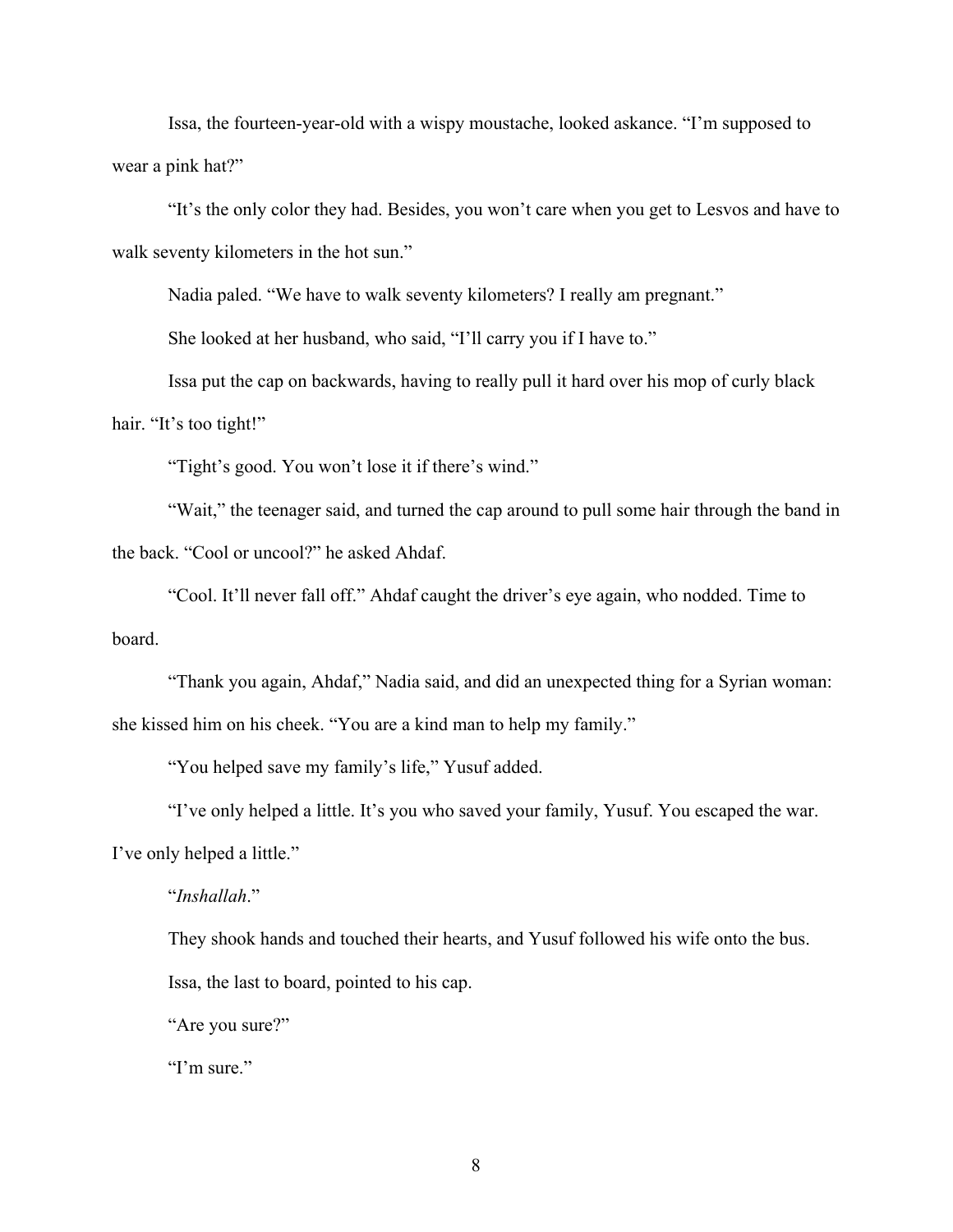## "*Pink?*"

"You'll be glad to have it, pink or not, and besides, you might start a trend."

The boy grinned. "Cool. Thanks for helping my family."

They shook hands, and Issa bounded up the steps and sat across the aisle from his parents in the front row. As they all waved goodbye, the driver stared at Nadia's pronounced belly. He glanced in the rear view mirror to ask the passengers, "Is there a midwife on the bus?"

Ahdaf heard a few nervous laughs as the door hissed and closed. The bus driver backed out of the bay and drove off. Ahdaf waved again though he couldn't see the family through the glazed windows; but perhaps they saw him, and he knew how every act of kindness, no matter how trivial—if only the offer of a piece of sesame bar—could nurture someone's hope that what lay ahead mightn't be so bad.

He left the bus terminal and ran to catch the tram when he saw it pulling up. It wasn't full and he sat by the window watching shopkeepers in the last throes of the day: dragging merchandise inside, flicking off lights and lowering noisy metal grates. Only the cafés had customers. Ahdaf felt deflated—how else to describe it?—whenever he sent people he'd grown to like into unknown hands and an uncertain future. He had learned it was possible to bond with other refugees very quickly because that's all the time they had. The family, too, had felt the bittersweetness of the moment. Nadia's kiss on his cheek was so telling of that. It made Ahdaf smile, thinking she probably wished she had made herself appear a little less pregnant to have more room on the narrow bus seat, but the ploy might win her some sympathy if she needed protection or a helping hand. The family's journey had already been tough. Ahdaf had made the same one, coming from Syria mostly on foot and braving scoundrels along the way. But unlike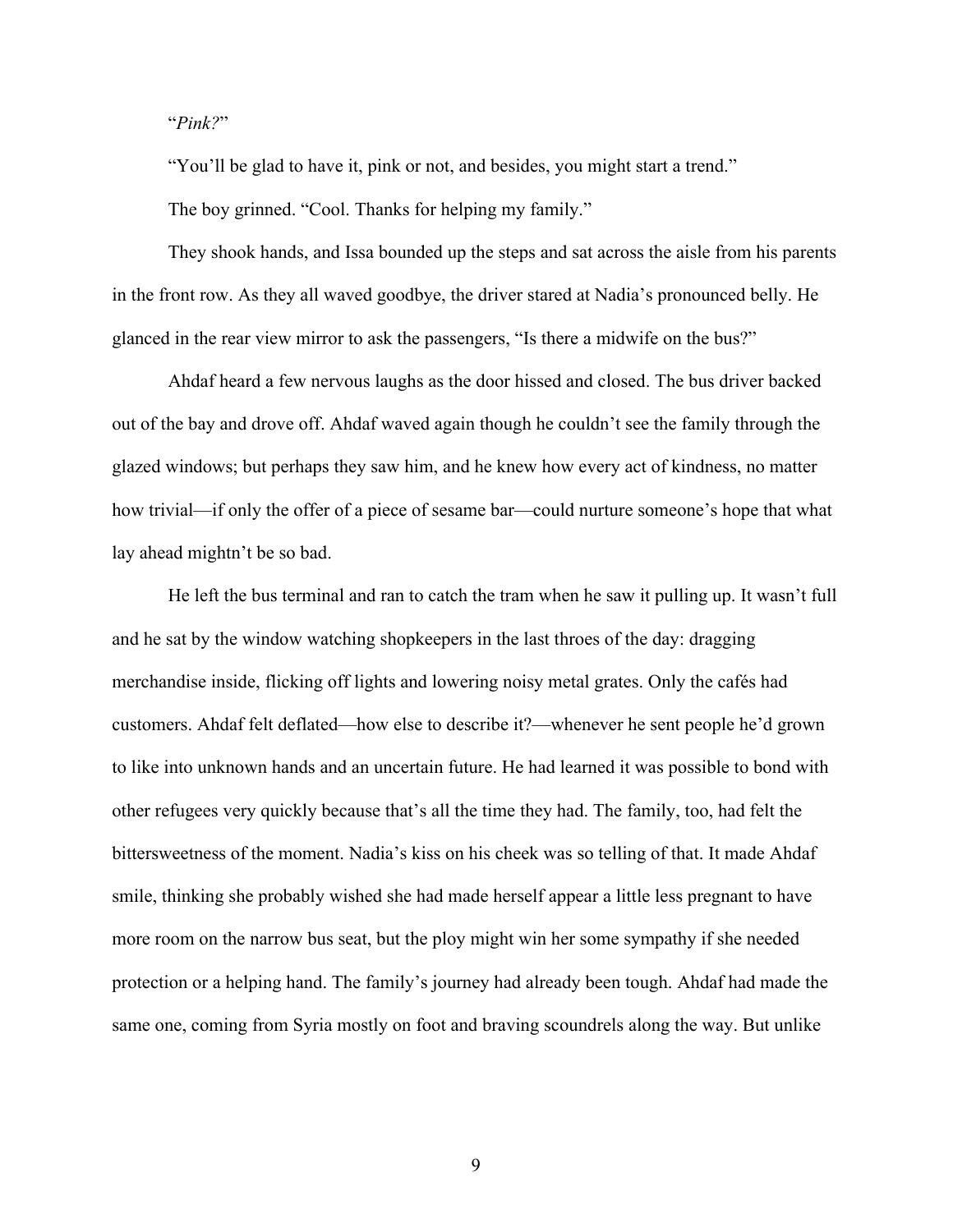Yusuf's family, he opted to stay in Istanbul. He felt safe enough there, and anonymous when he wanted to be.

Or was he? How did the CIA man—that's how he thought of Selim even if he hadn't admitted that he was—know so much about him? He even knew his last name; but then Ahdaf realized, half the people at Leyla's could have told him. It was odd, though, if he'd come around asking questions about Ahdaf, that no one mentioned it. On things like that, someone always had your back because they wanted the same protection.

Like many of the young guys who hung out at the café, Ahdaf played a minor role in a big racket. He moved people arriving in Istanbul to Assos, a sleepy town on the coast, from where they'd cross the narrow channel to Greece. He organized bus connections, space on rafts with lifejackets, overnight stays if needed, special needs (replacements for lost crutches in at least a dozen cases), and always the important instructions for his clients' onward journey. He wasn't much more than a gofer. All the young smugglers who hung out in Leyla's were gofers, not the racketeers. That distinction belonged to the smuggling networks' bosses who paid the bribes and bought the rafts, not the minions who filled them with desperate passengers. Ahdaf had no idea who the bosses were. It wasn't like there was a corporate headquarters somewhere he could visit and meet the team. It was managed by cell phone, and only in-person when money needed to be exchanged or a gofer disciplined. That didn't mean that he didn't hear the abusive stories from up and down the line; the worst, in his mind, money paid for services never provided—in effect stolen, and it was a life changer for refugees to have to come up with that money again. People counted on it to buy them a few weeks to straighten out their new lives wherever they eventually landed. Their future had been stolen from them; or at least, the start of it. But the abusive stories weren't about Ahdaf. Of that he could be sure, but he couldn't stop the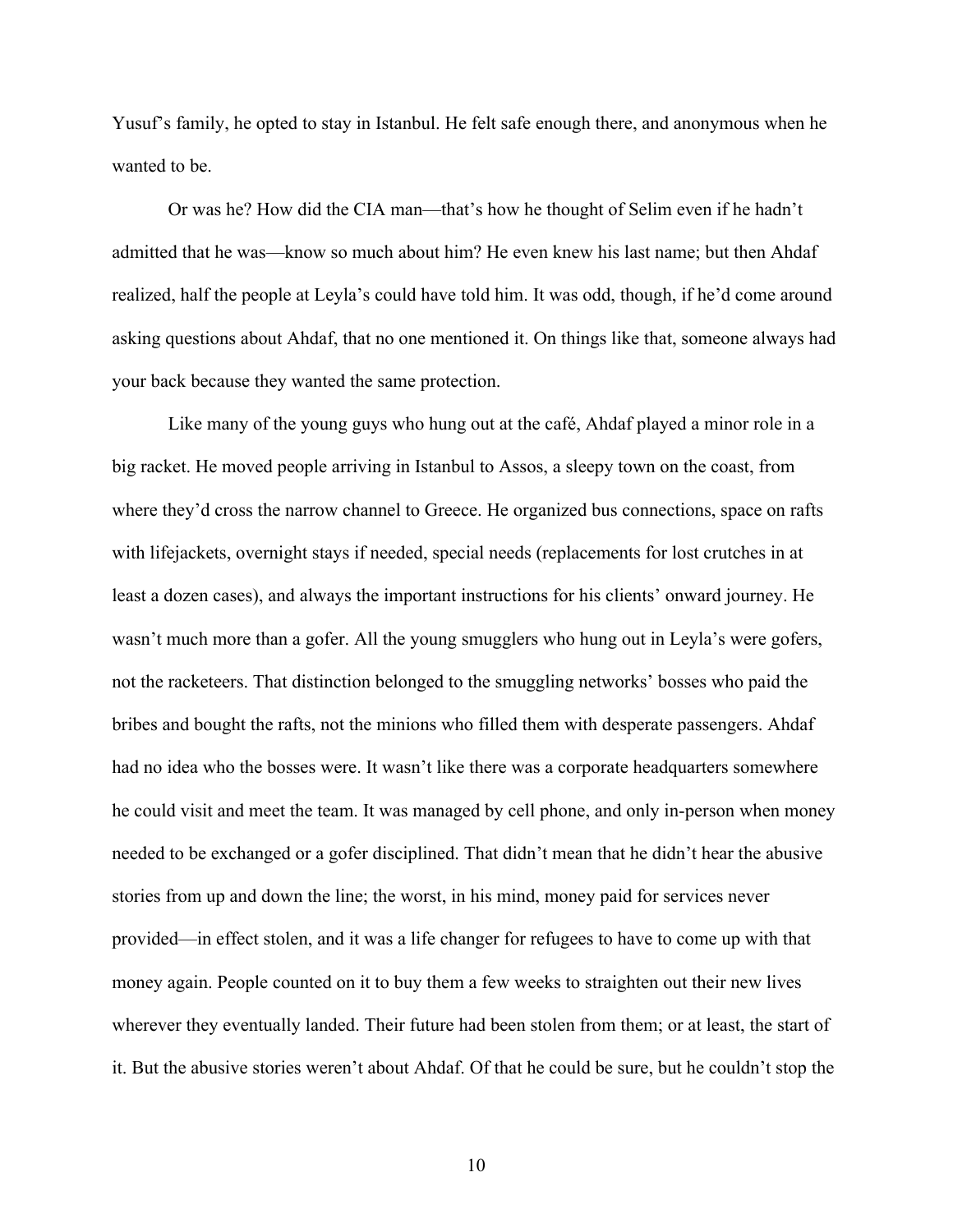others, either. He survived in an edgy world, which translated meant easily dangerous verging on lethal. He couldn't risk trying to stop them.

"Next station Aksaray," a recorded voice over the tram's intercom announced. "Aksaray. Next station Aksaray."

Most people got off, and Ahdaf followed them. It was a popular neighborhood, meaning working class, and a magnet for refugees, too. Families sat in clumps on the sidewalks, some ever-alert to begging opportunities but the majority just huddled in what little space they could find. For most, living on the streets was a desperate adjustment after losing their claim to middle class. Many of them could have been Ahdaf's mother, an English teacher, or his father, a dentist, because they too had been teachers and dentists, or simply housewives who'd been enjoying modern luxuries like dishwashers until their neighborhoods were bombed. They had fled, none under Ahdaf's special circumstances, but for reasons also threatening enough to uproot themselves and embark on a dangerous journey. Not everyone survived and they knew that when they started out, but their odds were worse if they remained behind.

Ahdaf resented the whole vocabulary of human trafficking, and Selim had almost called him a trafficker. He didn't traffic people. He smuggled people because they wanted to be smuggled. Along a long chain, he moved them one link. If they could have done it themselves, they would have, but they needed help and he didn't exploit them. The guys running the rackets made the money, which he always collected, but with his meager cut he barely got by. It was only enough to keep him working for them. He was a foot soldier in an ever-growing army. People who'd already passed through sometimes sent word back to refugees following them to seek Ahdaf out. At least for one leg of their journey, they could be sure someone wasn't going to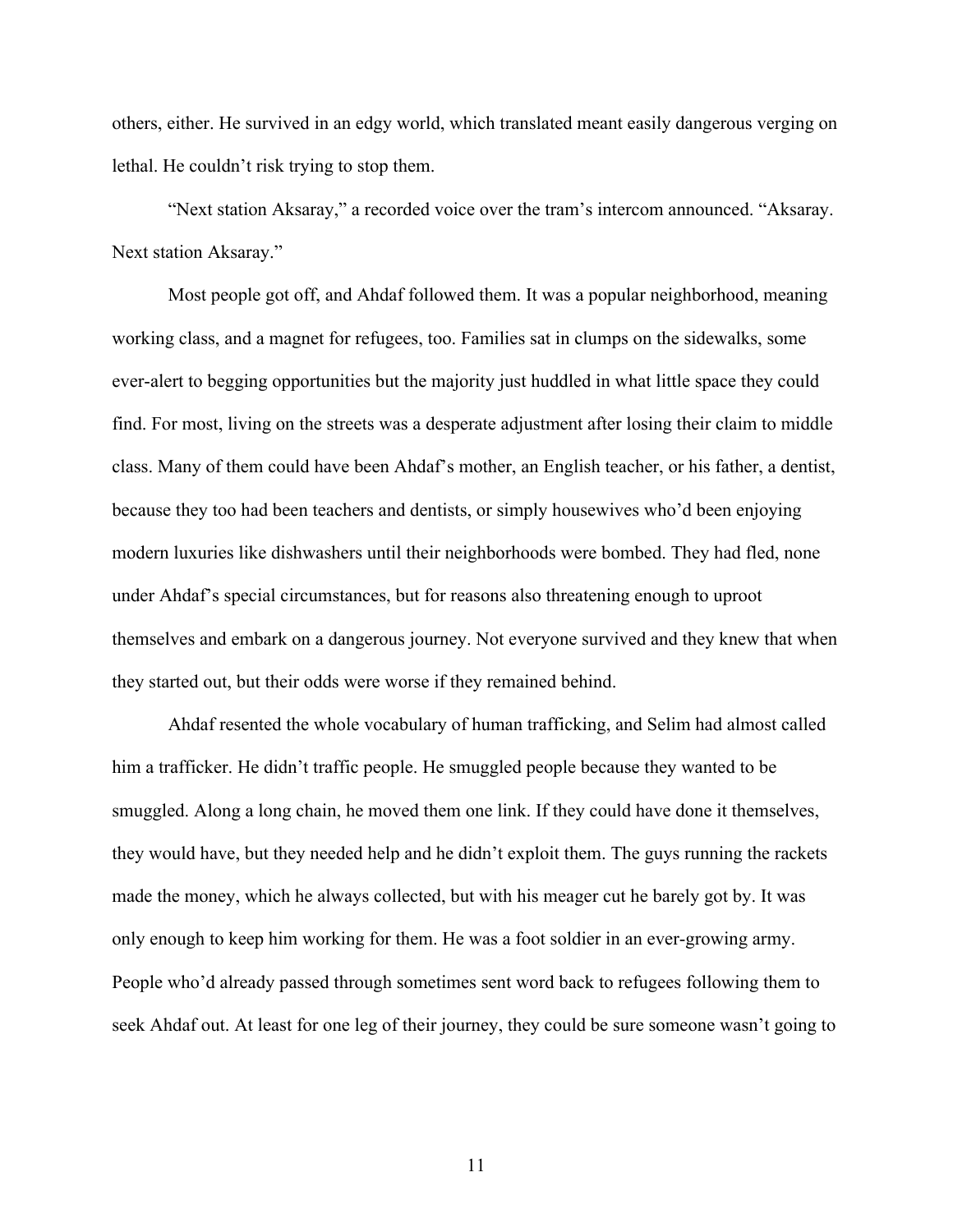steal their money. They'd feel safe because safety was what Ahdaf had sought for himself. He would never buy an oligarch's palace on the Bosporus, so why not stay an honest man?

Out of habit, his feet brought him to Leyla's Café when he'd been intending to go home. Once there, he thought he might as well go inside, but then he took a look through the window at the bedraggled men slouched on the chairs, hanging out because they had no other place to go. It depressed him because he was one of them with no place to go; certainly no place he wanted to call home, and he'd be going home to no one. He didn't want to be depressed after he'd been feeling good about himself for helping the family. He'd saved their lives, the father said, though Ahdaf knew it was an exaggeration. He also knew that the road ahead of them was still treacherous. He smiled remembering the fourteen-year-old boy's worry about being uncool. Ahdaf, only ten years older, could remember being fourteen. Before the war. Before turning fifteen, or any age, became chancy. He may not have saved their lives, but he was glad if he'd given the boy a better shot at reaching fifteen.

He caught Leyla's eye through the window. She looked puzzled, and he realized he'd been standing there lost in thought for a couple of minutes. With a short wave, he walked off, and five minutes later he was on his backstreet pushing his way through a heavy door. He climbed one flight of steps, which was the only thing he liked about his room: it wasn't on the ground floor.

He flipped on the light and looked for fleeing cockroaches. It had been a week since Ahdaf had seen one. He appeared to be winning that war. He dropped his daypack on the floor and went into the bathroom. At least he had a proper toilet to piss into and didn't have to use the sink, though he didn't have a shower or tub and could only splash himself clean. But it was a far cry from when he first arrived in Istanbul and shared a basement room with nine other guys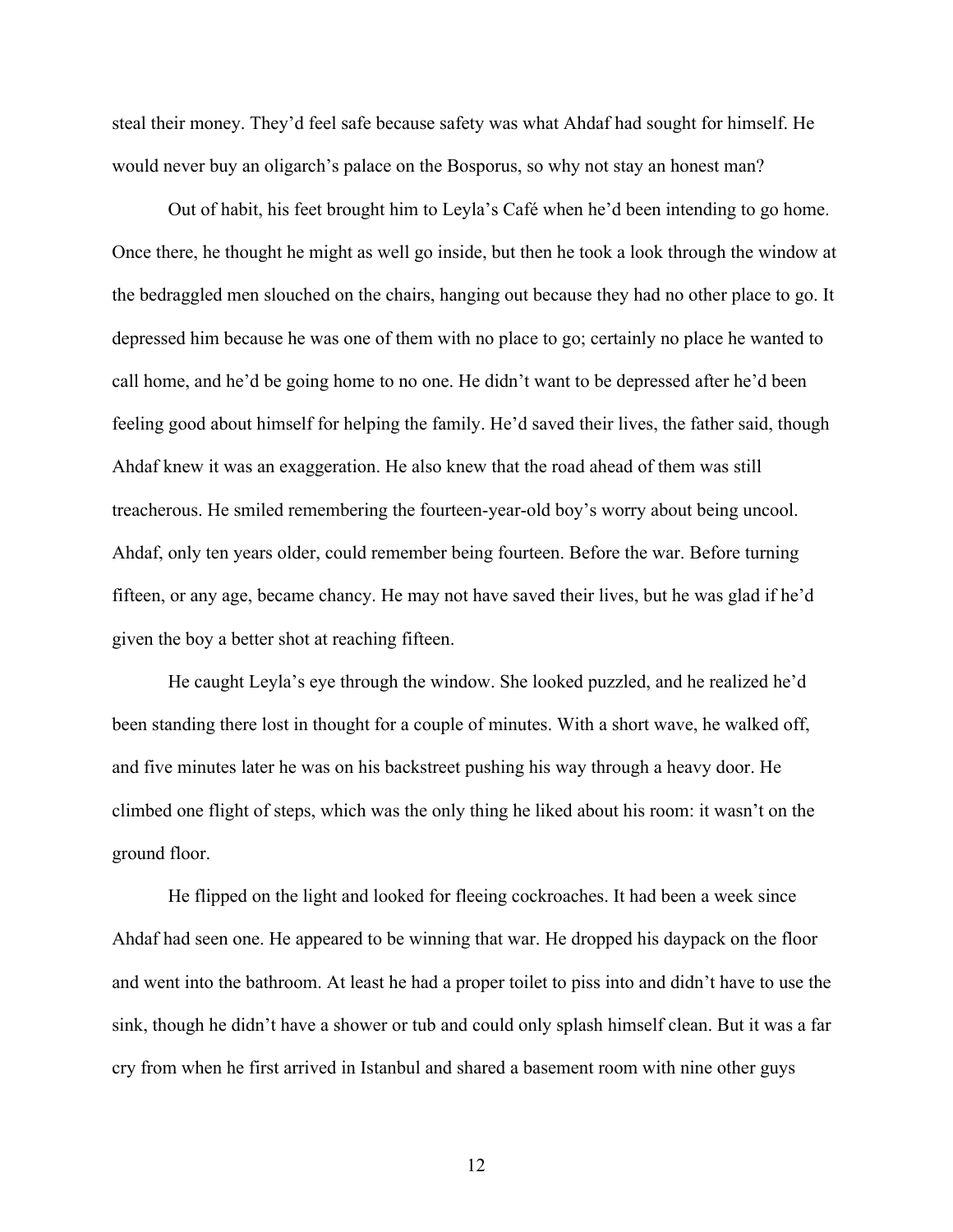flopped out, someone always smoking, or farting while pissing in the sink. They didn't have a toilet, and for shitting, they had to do it somewhere else. He never knew ten confined men could be so rank. He'd wake up smelling like them. Sometimes it stayed on him all day. That's what motivated him to splurge on a hammam as soon as he had an extra few lira to spend.

He pulled a beer from the refrigerator, popped its top and took a swallow. It was only as cold as tap water but that would do. Beer was Ahdaf's new habit. In Raqqa, it had been hard to find, and he hadn't drunk it more than a clandestine few times, usually when he and his cousin got tipsy enough to seduce each other—if their experimental touches could be called seduction. In Istanbul, it helped him sleep. It helped him nod off before bad memories or anxieties about his tenuous existence flooded him. He swallowed more beer. He was wired that night after being approached by the secretive American.

He stripped to his skivvies and turned off the light before crawling into bed. He finished the beer and set the bottle where he wouldn't accidentally knock it over. The evening was warm for mid-autumn. He threw off the sheet and laid back on the pillow waiting for the beer to dissolve the day.

It didn't. Instead he became aroused smelling the lingering soap on his body and remembering that part of his day at the hamam. Timur, the attendant he'd learned to ask for, had scrubbed him down, and as usual his hands, hidden under a mound of soapsuds, slipped up Ahdaf's thighs brushing his cock and making him hard. Timur gripped him, and with a couple of jerks made him come, the whole while acting with complete indifference, pretending not to notice he was touching him, even looking off when he could feel him coming. Only when he rinsed Ahdaf with cold water did his sly smile acknowledge their complicity. What Ahdaf also saw, not visible to anyone else, was Timur's cock wagging behind his thin towel. He wanted to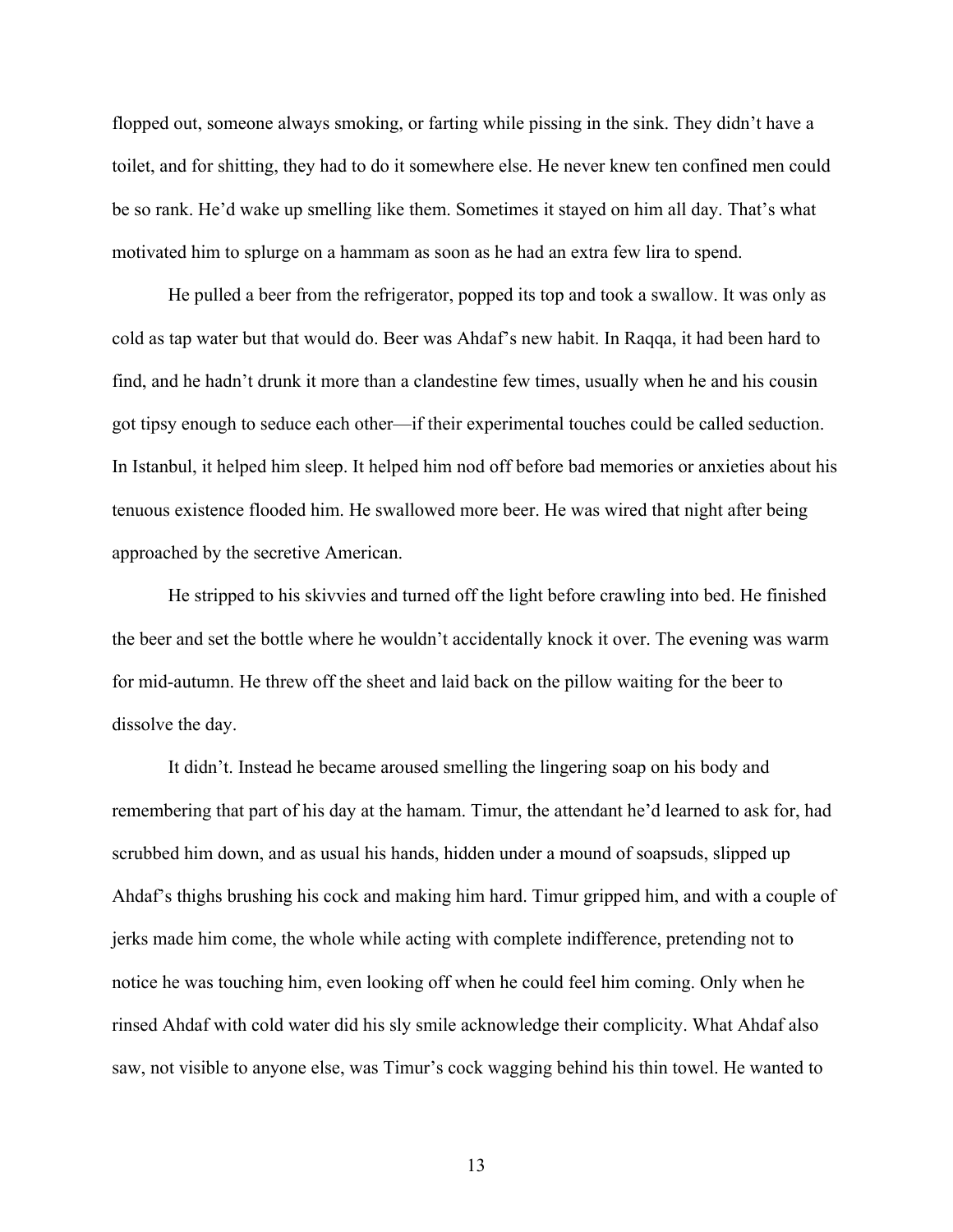touch it—they both wanted him to touch it—but they also knew the danger of exposure as a homosexual. Now in bed, with no one to denounce him for his unholy thoughts, Ahdaf pulled off his undershorts, and with his eyes closed, imagined it was the attendant's cock that his hand closed on when he made himself come a second time that day.

He waited a minute, letting his satisfaction subside, before going into the bathroom to splash his belly clean.

#### **###**

Ahdaf stepped over the long bench to claim one of the spigots that ran the length of the wall. "*Salaam aleikum*," he said to the men seated next to him already washing their feet. He slipped off his sandals, turned on the spigot, and let the water run through his toes. As the call to prayer droned through overhead loudspeakers, most men along the bench kept their cleansing ritual confined to their feet and forearms, but some went through the full ablution of swishing water in their mouth, cleaning their ears, and snorting water out their nose.

He dried his feet with a handkerchief, and crossing barefoot to the mosque's entrance, left his sandals on a shelf. He slipped behind a heavy velvet curtain to enter the vast prayer hall encircled by five tiers of patterned stained glass windows rising to the dome. Except for worshippers kneeling on the expansive red carpet, it was bare; there was no furniture or architectural feature to break the eye's sweeping gaze. Man appeared inconsequential in the presence of Allah, which Ahdaf supposed was the architect's intent.

Ahdaf wasn't religious. He liked the notion of religion. He liked its superstitions and rituals; they were all for luck, health, or good fortune. The downside was that he believed very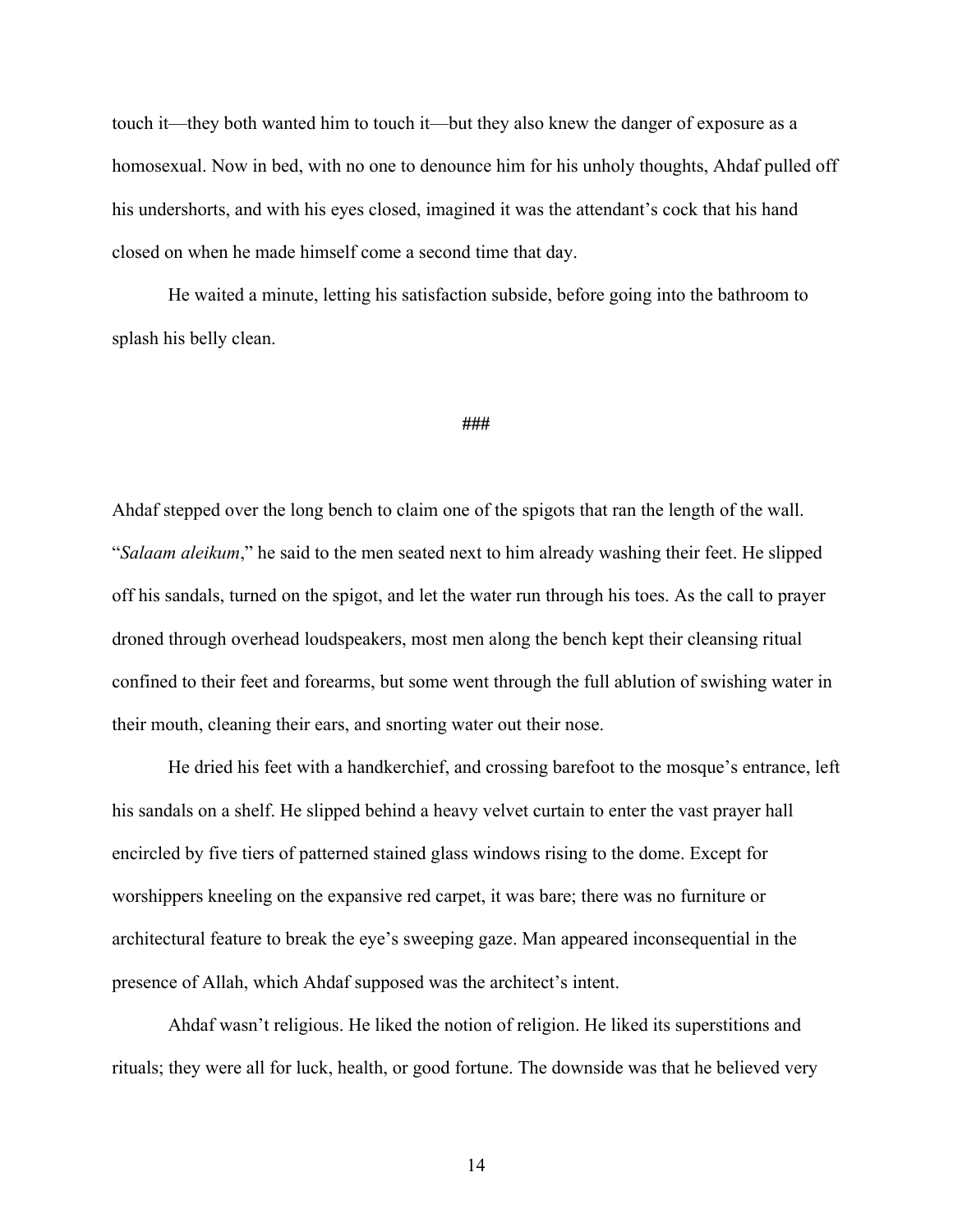little of Islam's tenets, especially after they had been used to justify his cousin's execution, which made it ironic that now Ahdaf used religion as part of his survival strategy. The mosque was the source of information and contacts, and Ahdaf relied on both.

That morning there was no imam. No sermon. The few dozen men who'd come to pray knelt in loose lines, bobbing out of synch to touch their foreheads to the ground while mumbling holy words. Ahdaf joined one of the lines, not exactly to pray, but to plead with his parents to manage to survive the civil war and beg his cousin's forgiveness if he had somehow contributed to his death. Those were his only prayers most mornings, but that day, he also thought about the family he put on the bus to Assos the night before, and prayed for them to be safe, too. When finished, he sat back on his haunches, eyes closed, enjoying a meditative minute before rousing himself to discover what the day was going to bring.

Outside, Ahdaf retrieved his sandals and dropped them on the ground to wiggle his feet into them. Someone said his name. He turned to Malik, the director of the mosque's madrasa, a wiry man with a prophet's beard and wearing a beige kaftan. "*Salaam aleikum*," they both said and touched their hearts.

"It is good to see you so often at prayers," Malik said. "It's apparent you are a man of faith."

"Sometimes habit can be mistaken for faith," Ahdaf replied. "My father insisted that I go to prayers once a day."

"It is not only habit in your case."

"What makes you so sure?"

"You still come to prayers even though your father is not here to scold you."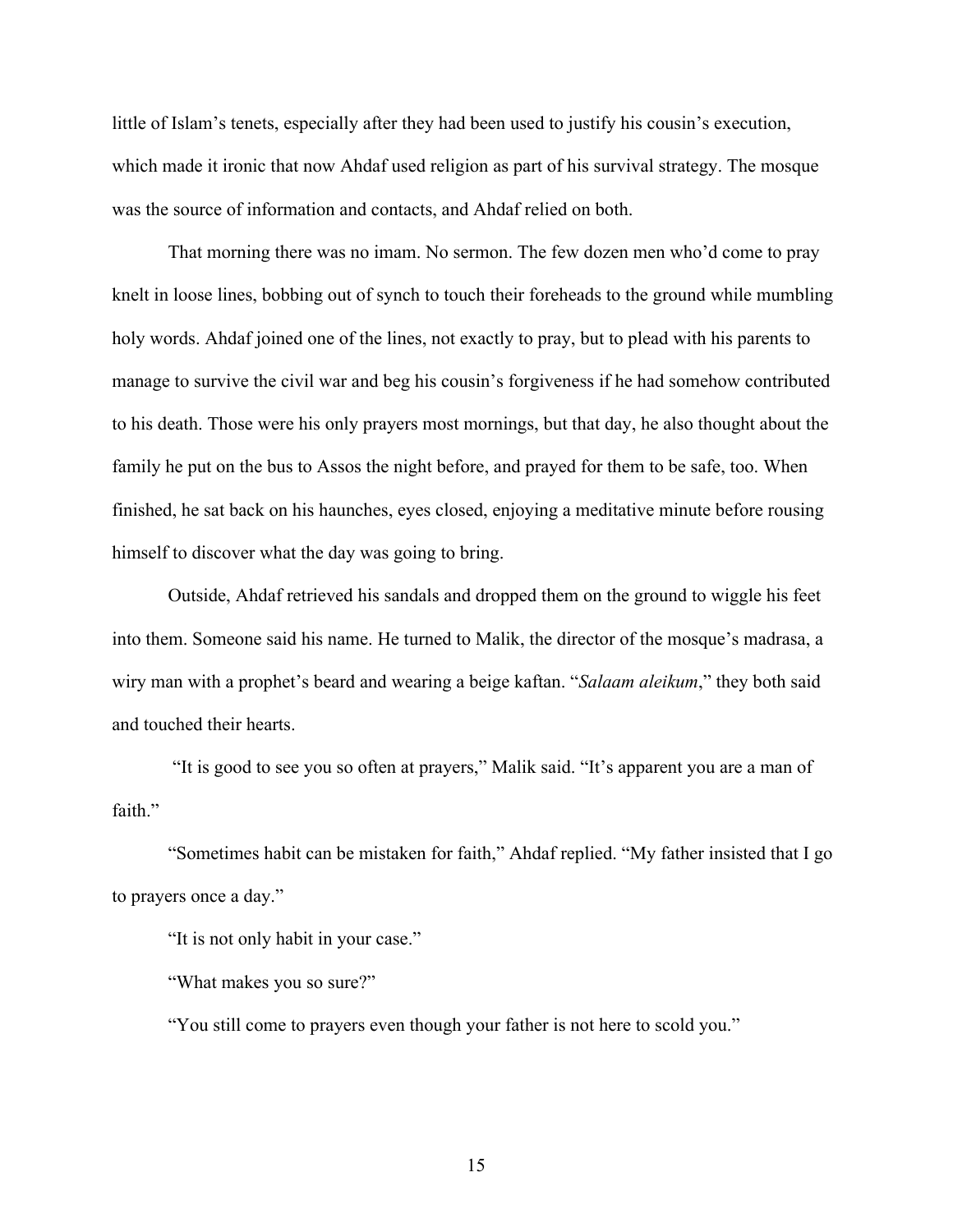"Yes, it's true, though I wish he were. At prayers, I see many men who remind me of him. That's one reason I prefer to pray at the mosque, not in a shop or on the sidewalk. Also I'm alone in Istanbul. My father always spoke of the mosque not only as a place of faith, but of fellowship as well."

"Does that fellowship include drinking *khamr*?" Malik had used the Arabic word for all intoxicating drinks.

"*Khamr*?" Ahdaf asked.

"Beer."

In one word, Malik sent a seismic jolt through Ahdaf's world. Someone had seen him at Leyla's Café having a beer, and for some reason that was important enough to report it to him. Why Malik? And why was it important? As the madrasa's headmaster, he was certain to be a fundamentalist, but did he go so far as the *hisbeh*—the religious police—to spy on people? "It is rare that I drink a beer," he lied, feeling the need to defend himself.

"Beer is still *haram*," Malik said. Forbidden. "I am surprised a man with your strong faith would succumb to the temptation."

"Allah is forgiving," Ahdaf reminded him.

"The most forgiving," Malik replied, quoting verse.

"*Alhamdulillah*," they both said and touched their hearts. Thanks to Allah.

Ahdaf, wanting to end their exchange, smiled and took a step away. When Malik said his name again, it felt like a summons and he turned around. "Yes?"

"What did Selim Wilson want from you?"

Ahdaf gulped. "Selim Wilson?"

"He didn't tell you his name?"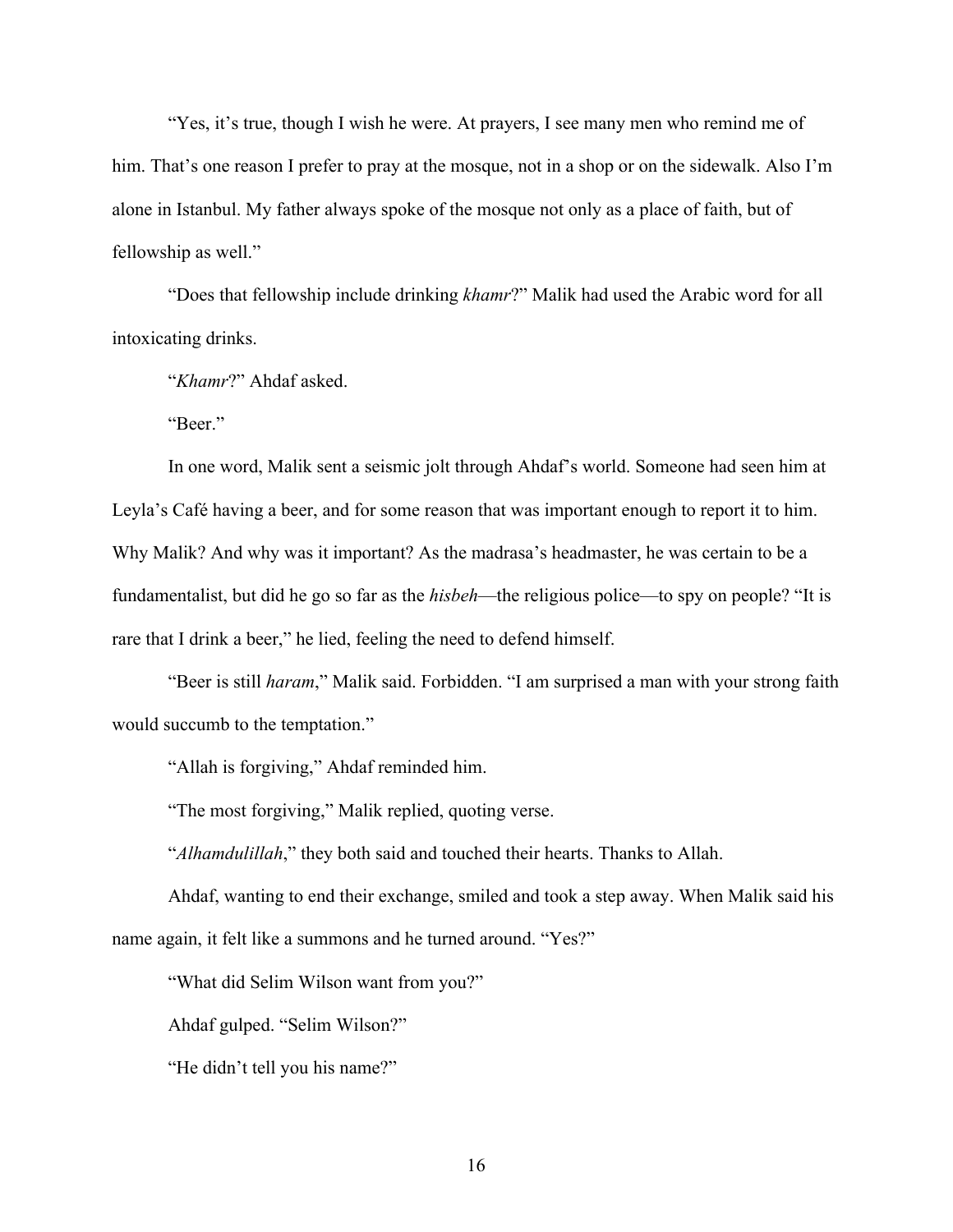"Yes, but how do you know it?"

"He is an American spy. What did he want?"

"He wants me to smuggle people."

"Who?"

"He didn't say."

"We want you to help him"

Ahdaf was baffled. "*Help* him?"

"We want to know what he's planning and who he is moving. If he wants information,

what he's looking for? Anything you can tell us."

"Who are you?"

"Brothers in faith."

Ahdaf summoned the courage to ask, "Are you part of ISIS?"

"We help everyone who fights for Allah. Will you help us?"

"I'm not a spy," Ahdaf replied. "I told him that, too. I help move people. A lot of guys move people, same as me. You don't need me."

"Apparently Selim Wilson needs you. He picked you. He didn't buy anyone else a beer."

"I told him I wouldn't help him for the same reason I'm telling you no. I want to be away from war. I don't want to be part of a war here."

"Your faith makes you part of one. We are in a holy war, and not one that we started. The West has no religion except greed. Money, not faith, is its currency, and our oil is their money."

"I'm just trying to survive."

"Can you contact Selim Wilson?"